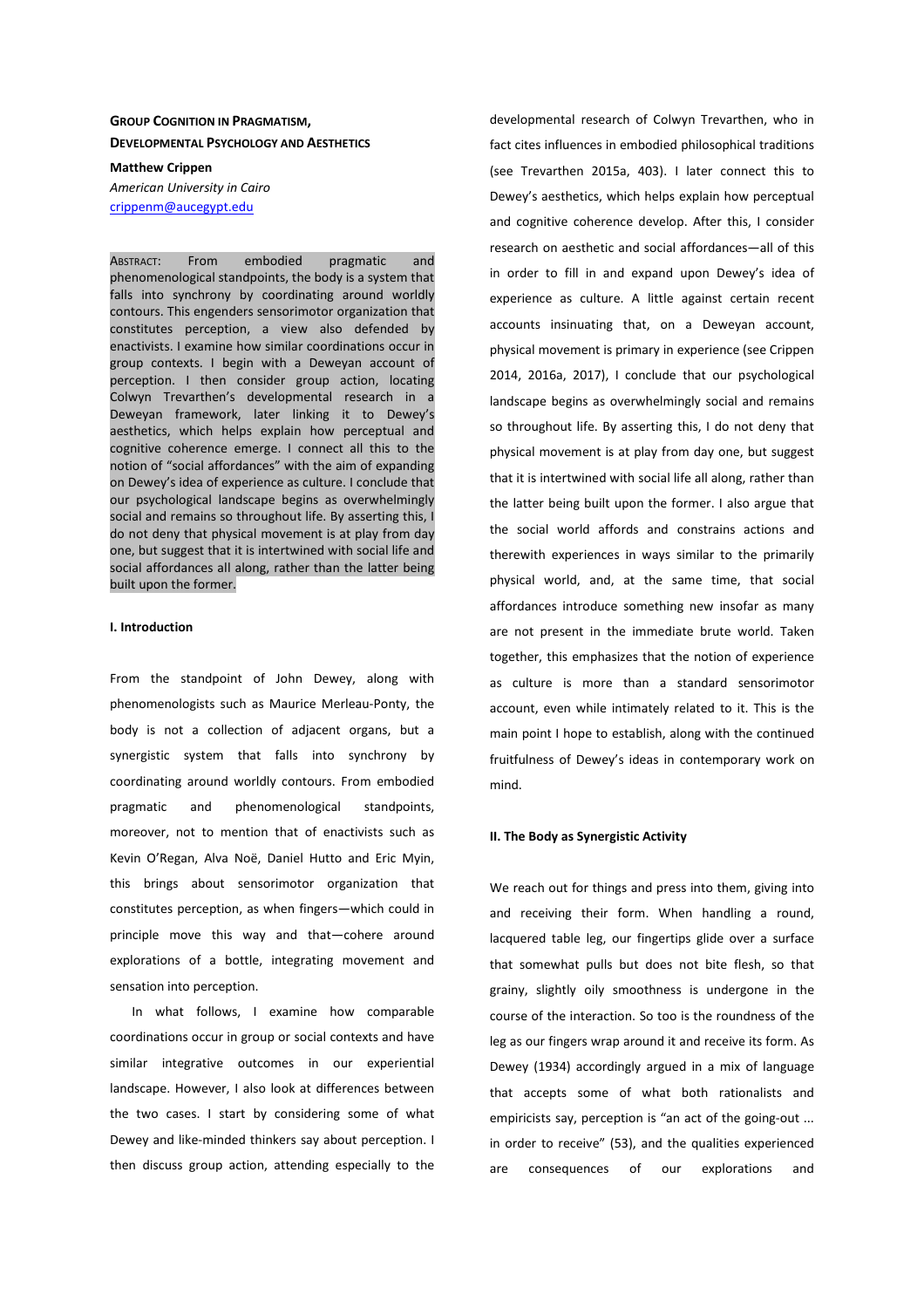manipulations. This idea has roots in many places, including ancient philosophy, C. S. Peirce's pragmatic maxim and psychological theories emphasizing the motor-body that were in vogue in the late  $19<sup>th</sup>$  and early 20<sup>th</sup> century (see Crippen 2016a, 2017). It continues in the work of Mereau-Ponty (1945), who emphasized that things handled utilize "the time occupied by our tactile exploration[s]" and "modulates the movement of our hand" (315), thereby patterning perceptual experiences. The idea remains a cornerstone in enactive theory, with Noë (2004, 73) and Erik Myin and Jan Degenaar (2014, 91) offering examples nearly identical to Merleau-Ponty's.

What applies to tactile experience pertains broadly to perception, which is generally an effect of bodily coordinations with sensory phenomena. That it involves bodily coordinations means it is also a product of changes introduced to the world. On a trivial level, the cornea bends light reflected from the lacquered wood, with the lens adjusting and modifying it further to bring it into focus. This involves a bodily coordination and a change to the world, namely, the bent light. On a less trivial level, our gaze is exploratory, and consequently involves more than the eye. When looking at the surface of a wooden table, to use Dewey's (1934) words, "[i]t is not just the visual apparatus" that becomes active, "but the whole organism" (122). Though we tend to isolate "the optical apparatus ... in anatomical dissection" and philosophical discussion, "it never *functions* in isolation. It operates in connection with the hand in reaching for things and in exploring their surface, in guiding manipulation of things, in directing locomotion" (100). At a Christmas party, the sight of a table overflowing with food and drink invites outstretched arms, grasping, clinking, inhaling aroma, opening of mouths, chewing, gulping and more, not to mention gathering and chattering. All of this together characterizes the experience. Notice, moreover, that although we sometimes look without grabbing and so forth, we in fact spend most of our waking life handling and ambulating. This means coordinating actions around

186

contours of environments and things in them, and introducing changes. Consequently we come to see the world in terms of possibilities of action, even when not moving, a view prominently expressed not only by pragmatists, but also in Merleau-Ponty's phenomenology, J. J. Gibson's (1979) theory of affordances and enactive theory.

For such reasons enactivists, along with earlier commentators such as Dewey and Merleau-Ponty, suggest visual experience, like the example of tactile perception, is constituted through action. Noë (2004) explains:

Like touch, vision is *active*. … You and your eyes move around the scene the way you move your hands around the bottle. As in touch, the content of visual experience is not given all at once. We gain content by looking around just as we gain tactile content by moving our hands. You enact your perceptual content, through the activity of skillful looking (73).

Enactivists consequently maintain that visual experience and indeed all perception "is constituted by the exercise of a range of sensorimotor skills" (Noë 2004, 90). Numerous experiments testify to this. One is Paul Bachy-Rita's (e.g., 1983, 1984; and Kercel, 2002) work on tactile-vision substitution devices where a headmounted camera delivers stimulation via vibrations on skin or electrical current on the tongue. After actively exploring their environment for a time, users are able to identify positions and numbers of objects, to grasp them and acquire an analogue to vision. The point, again, is that perception is a matter of how sensation coordinates with bodily action directed at the world. This suggests not only that seeing is constituted through action, but that it is also "an affair of readiness on the part of motor equipment" (Dewey 1934, 98). Thus when we encounter doorknobs or sidewalks, we perceive things we can grab and pathways for walking, even if we chose not to reach or move.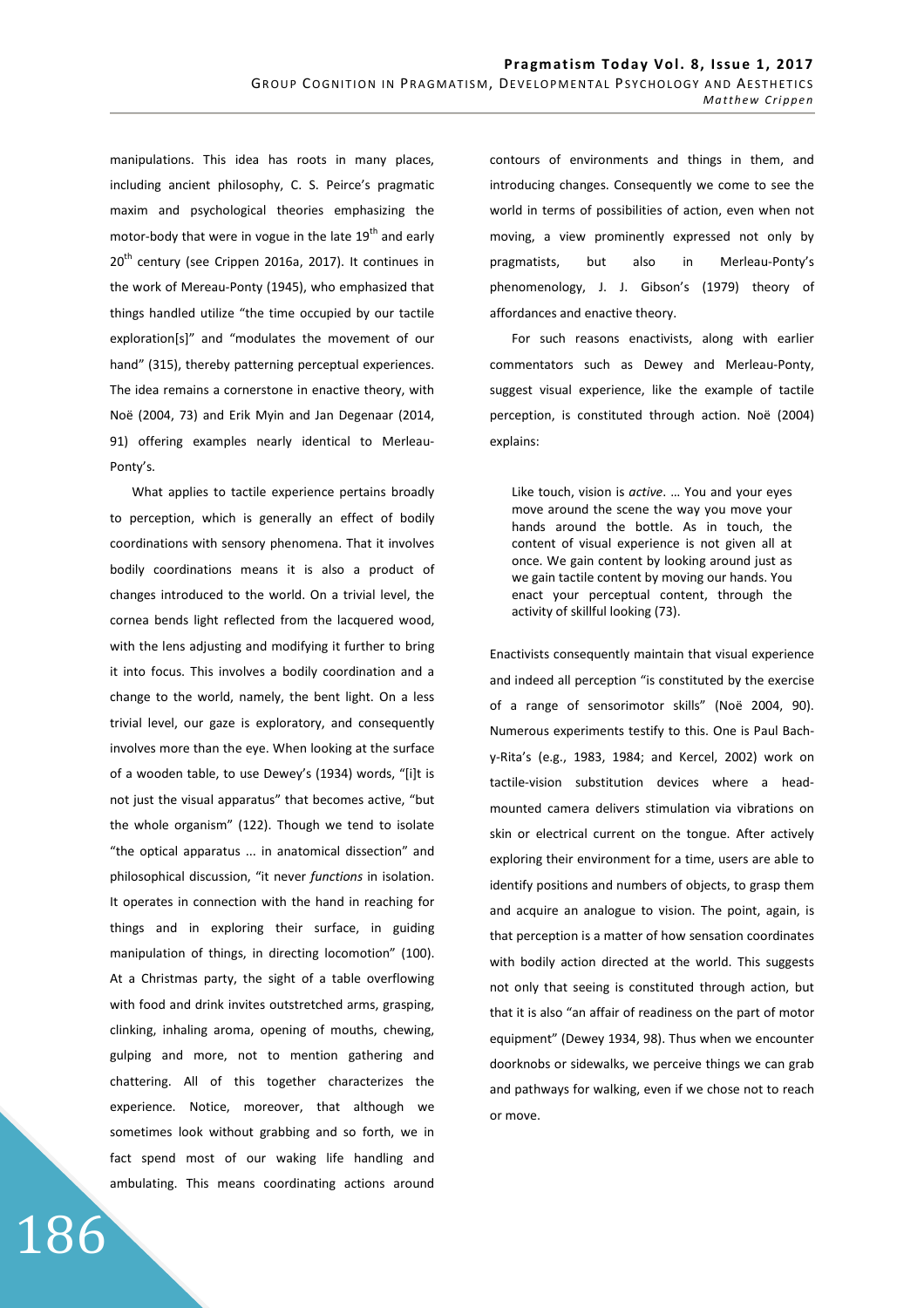According to Dewey and more recent commentators (e.g., Varela, Thompson and Rosch 1991, Ch. 8; Kühle 2017), we in fact learn to see by virtue of how our bodily actions and sensations have synchronized with the world; and when we act, as already emphasized, it is never with just one capacity. Eating popcorn, for example, mobilizes many modalities, including seeing, hearing, tasting, smelling, reaching, chewing, swallowing and much more, not to mention socially integrative emotions when it is shared in movie theaters. All of this joins to become "members of *a single act*" (Dewey 1934, 256), so that "[m]otor and sensory structure form a single apparatus and effect a single function" (Dewey 1934, 255), and perception occurs insofar these capacities and sensitivities, along with emotional and intellectual ones (Dewey 1934, 22, 53), "work in relation with one another" (Dewey 1934, 175). They do this insofar as they synchronize and "intercommunicate by opening on to the structure of the thing," as Merleau-Ponty put it (1945, 229). It is for reasons like this that he said that "the body is not a collection of adjacent organs, but a synergic system, all the functions of which are exercised and linked together in the general action of being in the world" (1945, 234).

### **III. Group Activity and Nascent Social Life**

Anthony Chemero (2016), who is influenced by both pragmatism and phenomenology, notes that "a bicycle responds to your action, while simultaneously constraining it" (148). The responding and constraining form what Dewey understands to be perception of the world, in this case a predominately kinematic one. The oft-cited situation with a blind person tapping and perceiving with a cane is similar, only in this case its point becomes "an area of sensitivity, extending the scope and active radius of touch, and providing a parallel to sight" (Merleau-Ponty 1945, 143). Introducing two or more organisms into the interaction changes things, but with similarities also preserved. Two dancers "engage in constant push and pull so that they form a unit" (Chemero 2016, 148), much as the blind individual, cane and world do. As with individual bodies, multi-organism activity can thus form synergic systems that coordinate around environmental contours. An illustrative example is beetles falling into coordinated activity around balls of dung, gravitational forces and so forth to roll dung rapidly over significant distances. A more impressive example is the Portuguese man o' war (see below). Although it resembles a jellyfish, complete with venomous tentacles, it is not in fact a single organism, but a colony of them that form a synergic unity to the point that the group appears as one animal. This shows that what goes on with individual bodies also occurs in group settings. There are numerable examples of group activity in the human world, whether in sports, raising glasses at a Paris dinner or in back-and-forth banter, and they are not unlike coordinations that are the bases of our perception with the world.

Group coordination can become more complex still. John Steinbeck (1939) provides a nice example and one reminiscent of Martin Heidegger, not to mention Dewey. In *The Grapes of Wrath*, he described Great Depression migrants flocking to California:

The cars of the migrant people crawled out of the side roads onto the great cross-country highway, and they took the migrant way to the West. In the daylight they scuttled like bugs to the westward; and as the dark caught them, they clustered like bugs near to shelter and to water. ... [T]hey huddled together; they talked together; they shared their lives, their food, and the things they hoped for in the new country. Thus it might be that one family camped near a spring, and another camped for the spring and for company, and a third because two families had pioneered the place and found it good. And when the sun went down, perhaps twenty families and twenty cars were there.

In the evening a strange thing happened: the twenty families became one family, the children were the children of all. […] In the evening, sitting about the fires, the twenty were one. They grew to be units of the camps, units of the evenings and the nights. A guitar unwrapped from a blanket and tuned—and the songs, which were all of the people, were sung in the nights. Men sang the words, and women hummed the tunes.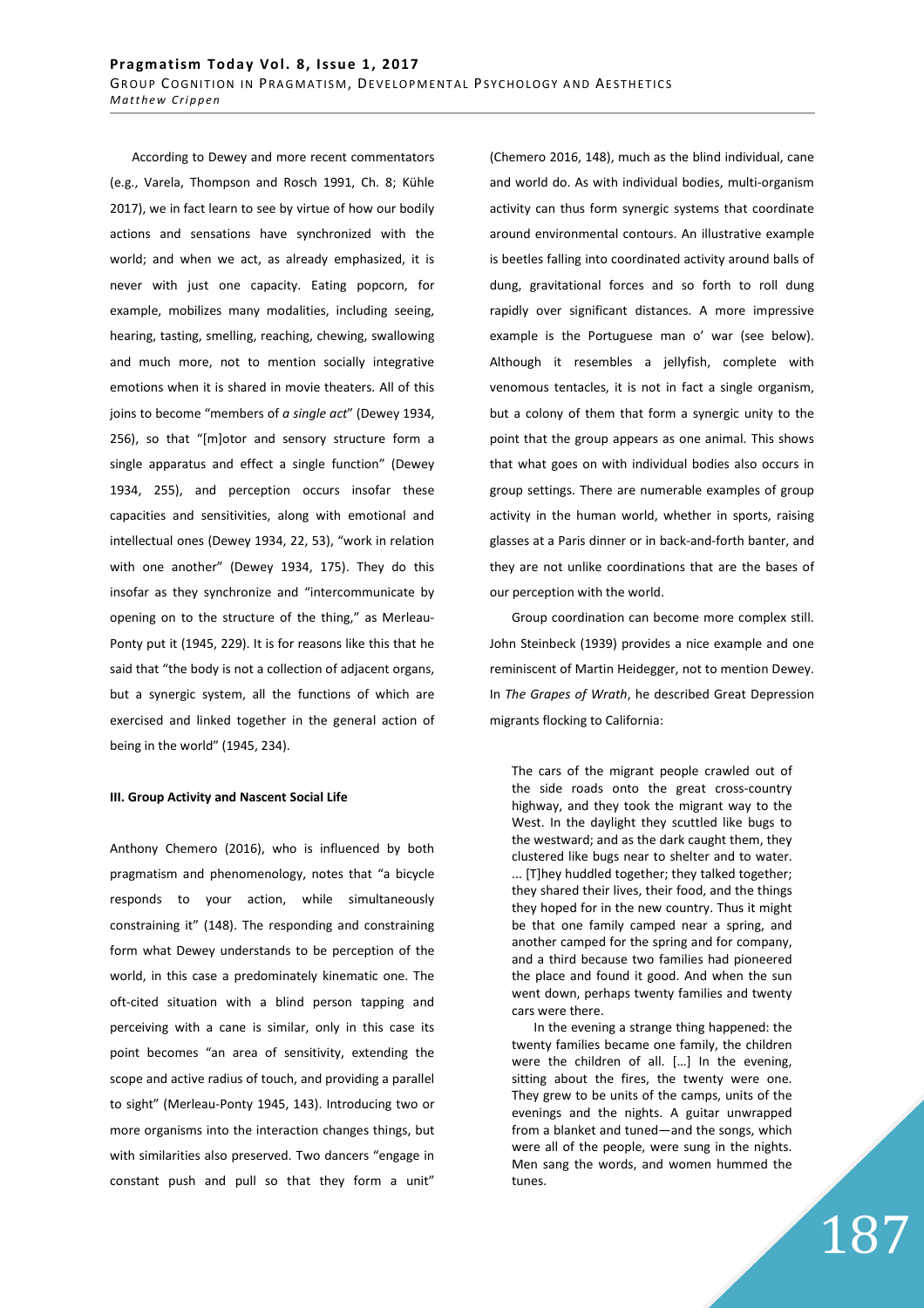Every night a world created, complete with furniture—friends made and enemies established; a world complete with braggarts and with cowards, with quiet men, with humble men, with kindly men. Every night relationships that make a world, established (264-265).

Steinbeck added that "[a] certain physical pattern is needed for the building of a world" (266). This might include "water, a river bank, a stream, a spring, or even a faucet unguarded. And there is needed enough flat land to pitch the tents, a little brush or wood to build the fires" (266-267).

Chemero and his research team have developed fairly cogent laboratory demonstrations of group synergy, albeit nothing of course approaching the Steinbeck or Portuguese man o' war example. As Chemero (2016) explains:

In our collective problem solving research, pairs of individuals engage in a joint sheep herding task. They control 'sheep dogs' that work to corral sheep into the centre of an arena over the course of a series of 60-second trials. In a successful trial, the pairs keep all of the sheep (three, five, or seven of them, depending on the trial) in the inner circle of the arena in for 70% of the last 45 seconds of a trial. If any sheep touches the edge of the arena or if all of them are outside the outer circle for any portion of the trial, the trial is halted. The pairs were not allowed to speak with each other. Nearly all of the pairs managed to succeed at the task, and nearly all of them had the same progression of strategies. In early trials, pairs engaged in what we call search and rescue, in which each player tries to round up the sheep on their side that is furthest from the centre. This strategy does not work. After several failed trials at this strategy, many of which include participants bumping into one another while trying rescue sheep, successful pairs switch to a strategy in which they coordinate with one another in an oscillatory pattern, either in phase or antiphase  $(145).$ <sup>1</sup>

A central point for Chemero is that activity rapidly becomes joint, so that two people become one synergy, or, in a way, an organism since the root of the word

188

 $\overline{a}$ 

"organism" is organization (see Abate 1999, 698). Insofar as these activities are sensorimotor coordinations, there are grounds for positing that experience to can become joint.

Although lacking this kind of experimental verification, Dewey of course recognized the relevance of group activity in experience. He did so by explicitly equating the two, and also by drawing from Greek thinking that understood experience as custom and cultural habit. In drawing on ancient ideas, Dewey emphasized that having experience meant being experienced and hence skilled, an observation reinforced by etymology. Since skills are overwhelmingly acquired in social contexts, for example, apprenticeships, whether formal or informal, this again highlights the potentially cultural and thus group nature of experience.

The cultural side of experience is a point that enactivists of a Noëian vein came to late and have elaborated on too little given that the outlook explicitly equates perception to sensorimotor skill. A reason that the cultural side has historically been understated may relate to an obstacle Dewey faced in advancing his concept of experience, namely, that Modern era thinkers had overwhelmingly reduced it to impressions hitting passive sense organs. This understanding excludes the role of active bodies and group activity, and makes experience an essentially internal phenomenon, an idea Dewey of course challenged. Dewey thus lamented that his concept had been misunderstood, which is why, late in life, he famously declared that he would, were he to rewrite *Experience and Nature*, be more explicit, and give it the title "Culture and Nature" (see Dewey c. 1951, 361). While sounding a little odd to Modern ears, everyday language sometimes equates experience to culture and also worlds, as when we speak about the French experience, world or culture, or the world, culture or experience of student life; and Dewey in fact suggested that our first experiences and those that follow are overwhelmingly social.

 $1$  To see get compelling sense of this phenomenon, see videos at: http://www. emadynamics.org/bi-agentsheep-herding-game/.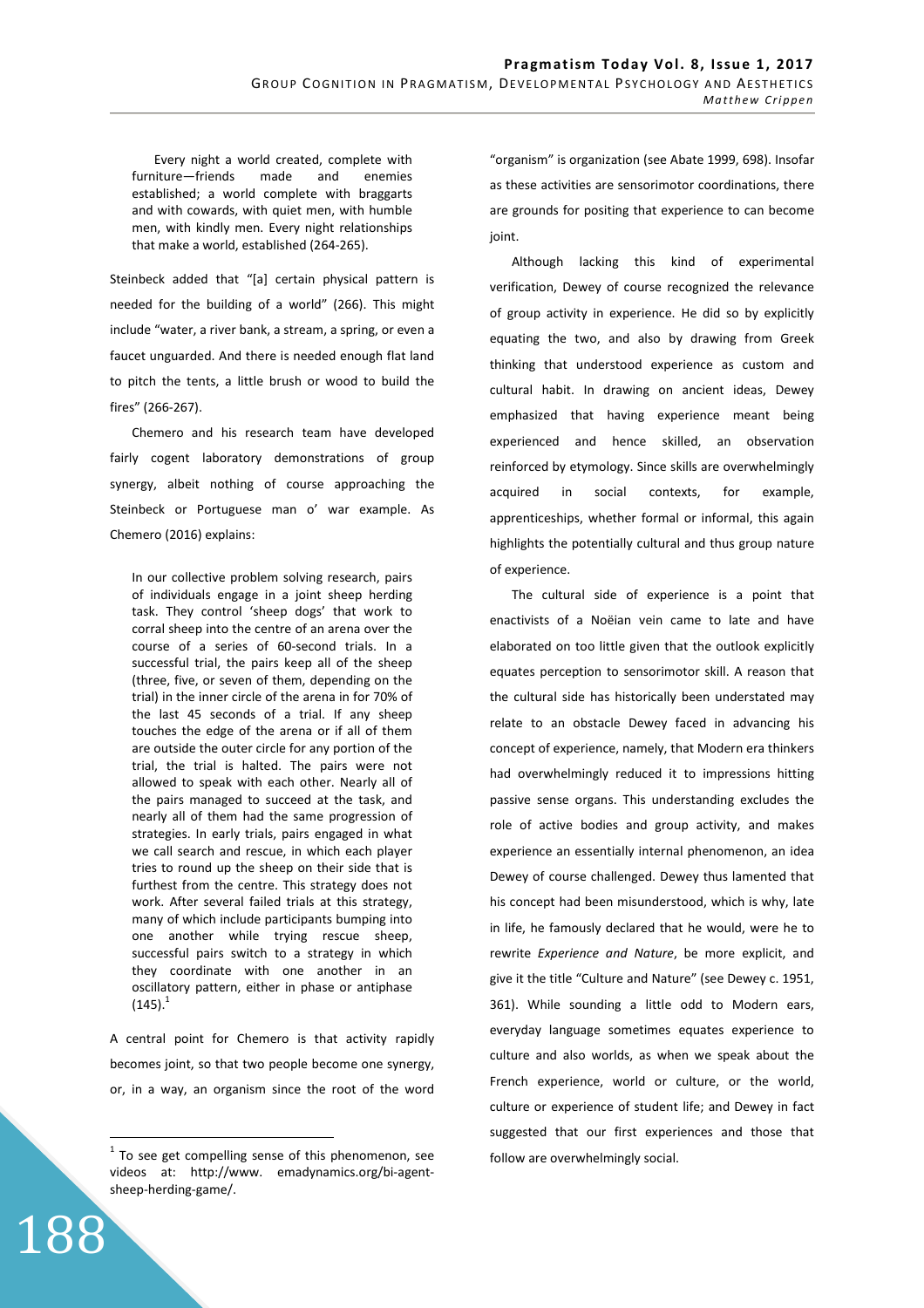In *Human Nature and Conduct* (1922), he noted that "each person begins a helpless, dependent creature" (62), and added in *Reconstruction in Philosophy* (1920) that "the contacts of the little child with nature are mediated by other persons. Mother and nurse, father and older children, determine what experiences the child shall have" (92). Then, summing up, he wrote: "[t]here is doubtless a great mystery as to why any such thing as being conscious should exist at all." However, "there is no mystery in its being connected with what it is connected with. By this, Dewey meant "both that it will be shared by those who are implicated in the associative custom, or more or less alike in them all, and that it will be felt or thought to concern others as well as one's self (1922, 62). Dewey accordingly maintained that our behavioral and psychological landscape is intertwined with that of others from the very beginning and that this continues through life.

Trevarthen has advanced a highly detailed version Dewey's insight, illustrating the emphatically sensorimotor nature of connections between infants and caregivers, and showing the two are coupled units, defining one another's behavioral and psychological terrain. His research and that of likeminded scholars shows that neonates coordinate the rhythms of their movements and gaze with those of caregivers, responding to purposeful activity and emotional expressions, while also engaging in behaviors that are "seductive" insofar as they provoke caregivers into particular interactions (e.g., Trevarthen 2011, 2015a). He cites evidence that sympathetic adjustments of heart rates even occur during interactions. Together this suggests that infants are finely attuned to their environment, which at early stages centers on caregivers, and that for interactions to proceed, caregiver and infant must be attuned to one another. Consequently infants become avoidant and distressed when "the mother's behavior, however friendly and expressive, is inappropriate in timing and unreactive to what the baby is doing" (Trevarthen 2015a, 405). Caregivers, likewise, are sensitive to noncongruent expressions from their infants. The conjunction of all this indicates that infants undergo actions in response to—as opposed to mere imitation of caregivers, from whom they also elicit reactions.

In these intersubjective situations, expressions occur in a sensorimotor loop within which, for example, the infant makes eye contact, the mother smiles, the baby coos, the mother vocalizes in response, then the infant, and so it goes back and forth with the cycle continuing. In Deweyan language, parent and child engage in mutually provoking and receptive expressive behavior, and undergo affectively charged actions of doing and undergoing as coupled units. Adopting this theoretical framework and backed by years of observation, Trevarthen accordingly insists on the following, obvious in pragmatic circles, but apparently less so in his: that infants are not passive receptivities of stimuli and are not wholly governed by the actions of others since they are also elicitors of behaviors in the dyad.

This points to something else obvious, but nonetheless important: that organisms change their environments. As Dewey (1920) remarked:

Even a clam acts upon the environment and modifies it to some extent. It selects materials for food and for the shell that protects it. It does something to the environment as well as has something done to itself. There is no such thing in a living creature as mere conformity to conditions, though parasitic forms may approach this limit. In the interests of the maintenance of life there is transformation of some elements in the surrounding medium. The higher the form of life, the more important is the active reconstruction of the medium (84-85).

Explicitly advancing such a notion of world-making, Trevarthen (2011) quotes Alfred North Whitehead, who offered a position very similar to Dewey and numerous others when he observed that:

There are two sides to the machinery involved in the development of nature. On the one side there is a given environment with organisms adapting themselves to it. The other side of the evolutionary machinery, the neglected side, is expressed by the word creativeness. The organisms can create their own environment (Whitehead 1926/1953, 140).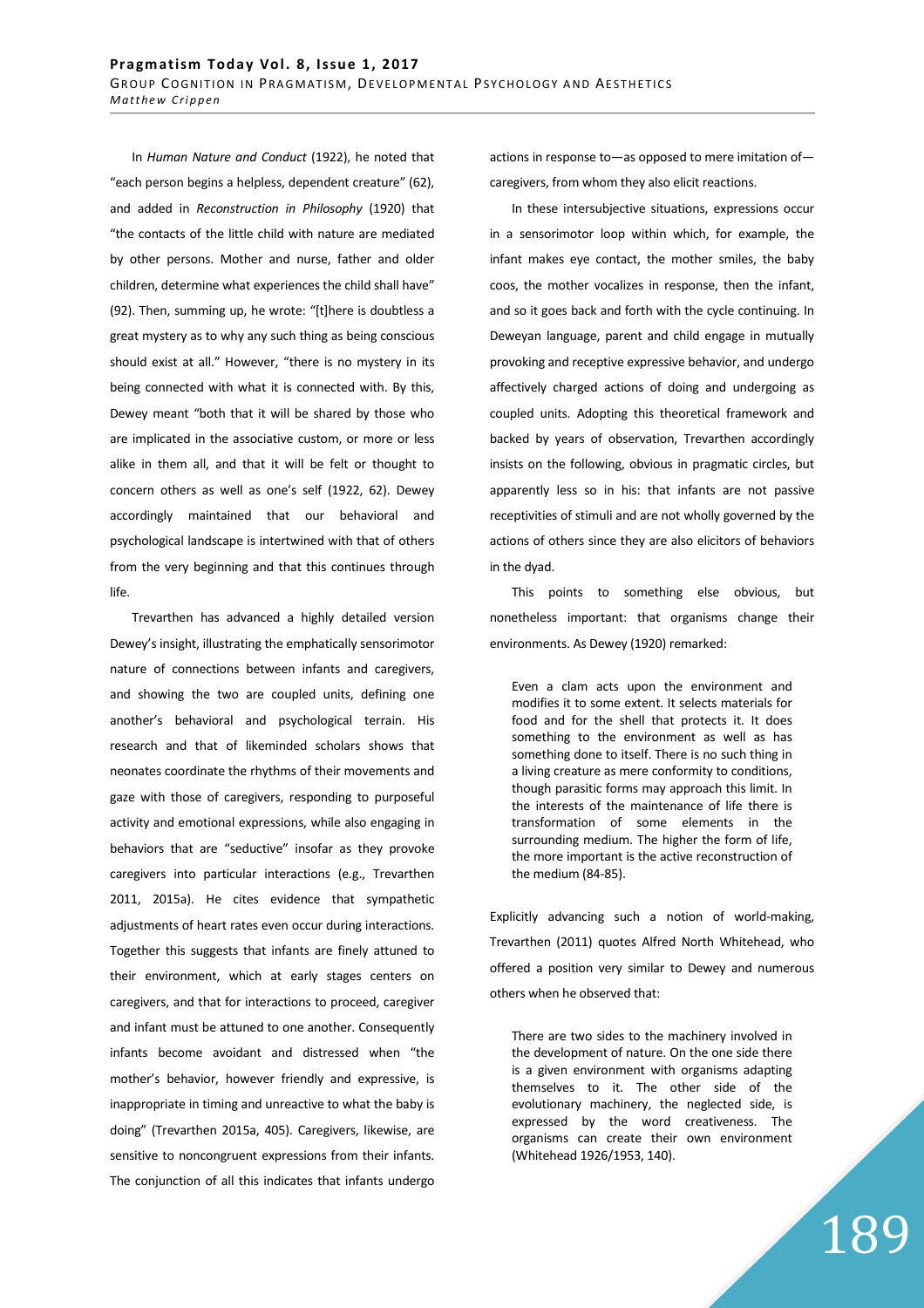Whitehead added that creativity nearly always demands joint activity because single organisms are almost helpless. The adequate forces needed to fruitfully change environments require cooperating groups.

These observations apply emphatically to infants, only here the primary environment is social in that it centers on other people. In addition to exhibiting selfsynchrony, so that their body and hand motions, facial expressions and vocalizations coordinate together, neonates display "inter-synchrony." That is, they show sympathetic alignment "with the movements of looking and speaking of an adult" (Trevarthen 2011, 128). As discussed, however, infants do no merely align with caregivers, but act to elicit behaviors from them, indeed, within hours of birth. Hence, almost from the beginning, they show a propensity to change their environments. Soon after they "can draw a sympathetic adult[s] into synchronized negotiations […], which can develop in coming weeks and months into a mastery of the rituals and symbols of a germinal culture, long before any words are learned" (Trevarthen 2011, 121). From almost the time they are born, accordingly, infants begin enacting and developing sensorimotor skills geared specifically at provoking, responding to and maintaining interpersonal dialogues. Thus along pragmatic and enactive lines, skill is central to sensorimotor coordinations, even at early stages. On such grounds, Trevarthen concludes that infants spontaneously direct well-formed movements that exhibit selective awareness and affective appraisals; they show coherent, rhythmic and purposeful consciousness.

All of this reinforces the thesis that infants come equipped to actively evoke responses and to form coupled-units with caregivers, and, soon after, other children and therewith communities. A few more passages from Trevarthen are worth quoting at length. He writes that "[c]ultures depend on a ceaseless, highly creative learning process, which does not just come from instructing the young" (2009a, 507). Rather, it is also "motivated by an innate human talent for companionship in experience, which is mediated by an

190

intersubjective transfer of intentions, interests, and feeling in conversations of rhythmic motor activity" (2009a, 507). Thus, "[b]efore language is learned, the child is already becoming a thinker and actor in cultural ways. The motivation for this learned transformation in activities and experience appears to be a direct outgrowth of the integrated mobility" (2009b, 25-26). Trevarthen goes on to say: "What may be called socioceptive regulation of actions, in relationships and communities, leads to development of collective ways of behaving that provide an environment of common understanding: a habitus for cooperative life" (2009b, 33). Though these are Trevarthen's words, this is precisely the point Dewey made in the opening quotations from *Reconstruction in Philosophy* and *Human Nature and Conduct*, as well as the revised introduction to *Experience and Nature* drafted in his last years. In these and other writings, he repeatedly emphasizes the emphatically shared and cultural nature of experience, which begins at infancy and continues through life.

### **IV. Social Experience and Nascent Aesthetic Experience**

Anything that can be called "experience" in Dewey's sense of the term has a basic level of integration. Suppose a cross-country skier thrusts her poles and edges her skate-skis into snow. In consequence of this doing, of this combination of actions directed at the environment, her body undergoes motion. It propels forward. She keeps repeating the same actions, each time undergoing forward motion. Her doings and undergoings fall into a rhythmic connection of "meansconsequence." Integrated experience is the result.

While a basic level of sensorimotor integration is a precondition of experience, it is not sufficient for "having *an* experience," a phrase Dewey (1934) used to describe an aesthetic experience. He wrote: "we have *an*  experience when material runs its course to fulfillment. Then and then only is it integrated within and demarcated in the general stream of experience from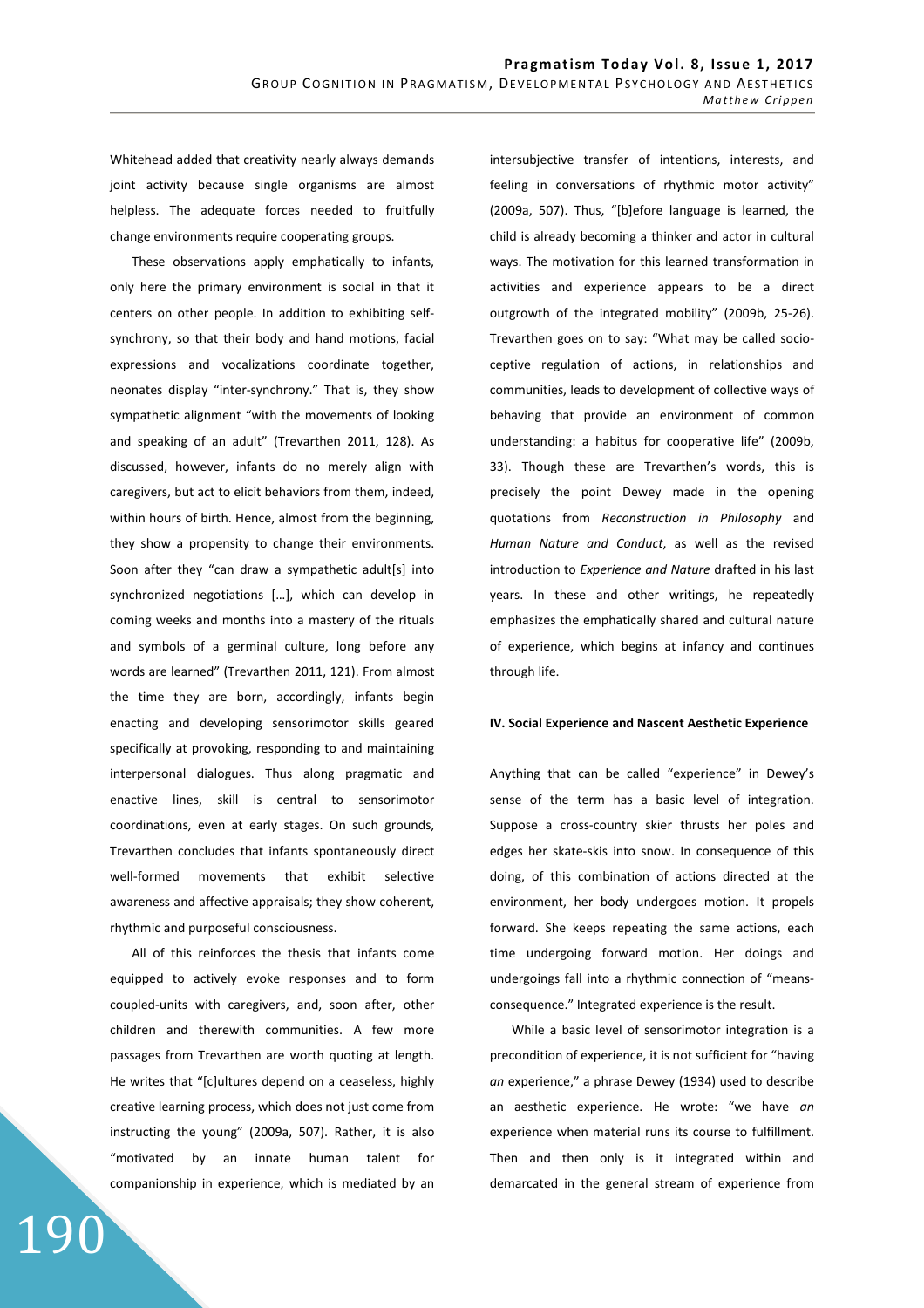other experiences." Such an experience "is rounded out so that its close is a consummation and not a cessation." It "is a whole and carries with it its own individualizing quality and self-sufficiency. It is *an* experience" (35).

Imagine, for example, that the aforementioned woman skis on a day when the sun shines; when fresh snow sparkles on pine bows; when birds sing, and squirrels scurry; when the air is refreshingly crisp, but not bitingly cold; and when the ski conditions are optimal. The trail has interesting twists and turns, ups and downs; sometimes it burrows through snow-laden trees, sometimes through meadows; at one point it crests a steep hill and comes upon a breathtaking view; at another point it wanders alongside a gurgling creek. Some portions of the trail are demanding; others are traveled with ease. Imagine further that the woman is engrossed in the activity of skiing through this varied environment. Her mind does not wander to the office meeting she has tomorrow or to the books she forgot to return to the library yesterday. She "loses herself" in the environment with which she interacts.

A first point to note is that this experience stands out from the general stream of day-to-day experience. It also stands out from the woman's general experience of skiing in the past. It is an enduring memorial to what skiing can be. A second point to note is that the woman is especially integrated with her environment. Under normal circumstances, her bodily movements coordinate around her interactions with the trail, but her attention often drifts elsewhere. On this day, her movements, her perceptual faculties, nearly her entire conscious self coordinates and engages with the things she encounters. A third point to note is that her experience has a highly dramatic structure. Shifts between demanding and less demanding portions of the trail introduce rhythms of tension and repose, and variations in scenery introduce mini-climaxes. A particular highlight is the view she discovers after struggling so hard to crest the steep hill. For these reasons, her experience stands out as *an* experience. To re-quote Dewey (1934), it is "demarcated in the general stream of experience from other experiences" (35). It is highly integrated. It runs "its course to fulfillment" (35), or rather a series of fulfillments, with especial highlights. As with focal points in a painting, these fulfillments and highlights pull the experience into a unified whole that "carries with it its own individualizing quality and self-sufficiency. It is *an* experience" (35).

Trevarthen's account of parent-child coupling in many ways parallels what Dewey says about aesthetic experience, and this is not entirely surprising given the former's early training. His work began in Jerome Bruner's laboratory where he and colleagues investigated whether young infants expect and build trusting social engagements through shared games that develop into story-making and linguistic communication (see Trevarthen 2013, 2015a), in effect, emphasizing the dramatic or narrative-like structure of early behavior. In addition to Bruner, Trevarthen acknowledges a kinship to Edward Tronick (e.g., 1989, 2005; Weinberg and Tronick 1994), among others, who advances a dyadic theory of consciousness, and also a kinship to Lou Sander's (2012) systems theory, which characterizes coconsciousness as mutual regulation of emotions through which caregiver and infant "join their separate conscious brain activities to generate a more highly organized state of awareness" (Trevarthen 2015, 396). Thus Trevarthen also highlights the loss of self into the world—the world, however, primarily being the caregivers interacting with the infant, at least at early stages. His account simultaneously illustrates how a grasp of self and the individuality of others arise from these early interactions—a point to be discussed later.

Connecting findings to what Dewey would have understood as nascent aesthetic experience, Trevarthen (2011) notes that "[d]ialogues with 2-month olds exhibit … rhythmic steps, affective melodies and narrative envelopes of energy cycles" (129). Proto-conversation occurs early, at about four weeks, and play emerges around three months. After five months, games develop a level of sophistication such that caregivers may tease in captivating manners, and infants reciprocate by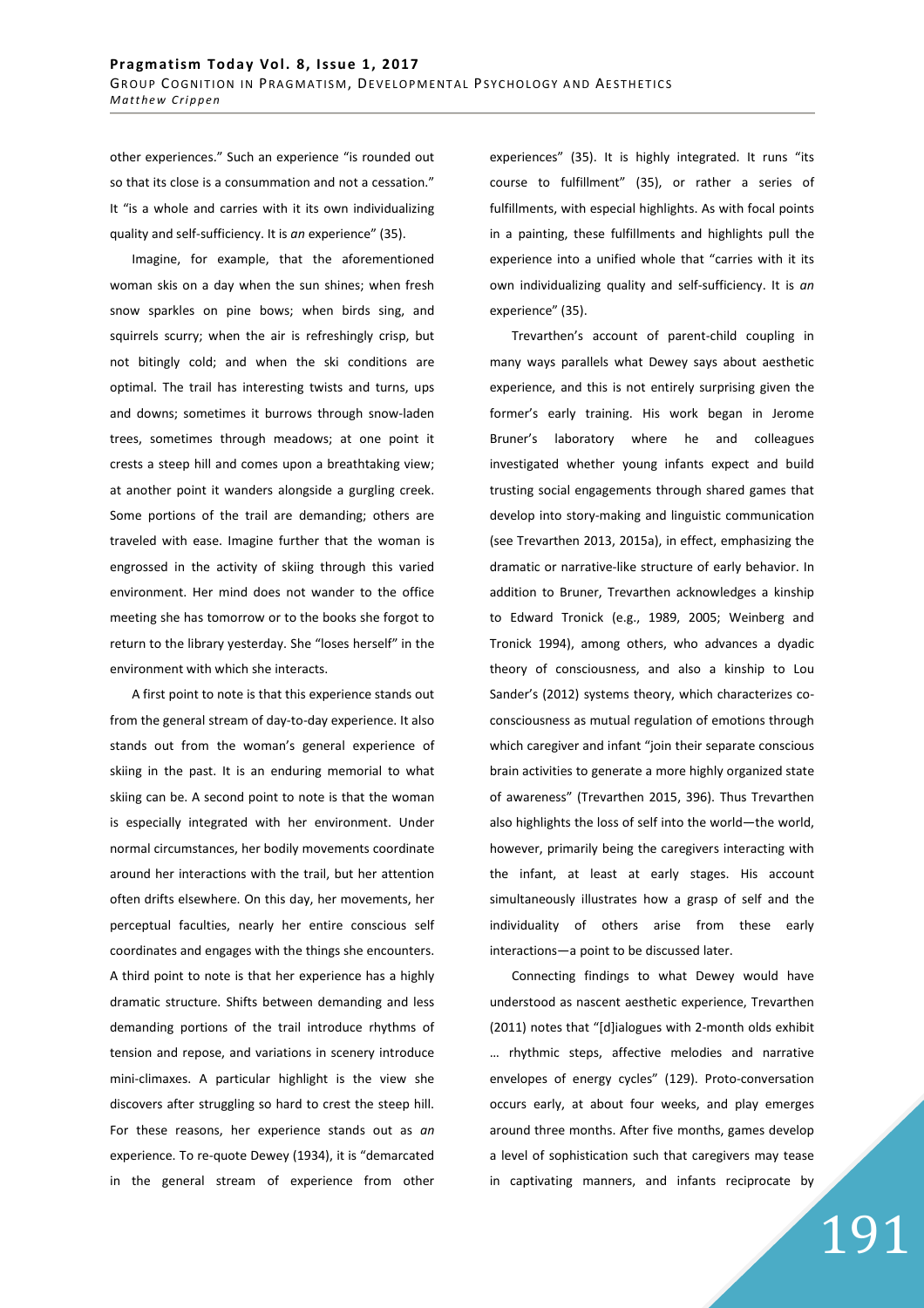"acting in provocative 'disobedient' ways for fun" (Trevarthen 2015b, 137). The development of games and narrative arguably plays a role in integrating experience and increasing coherence of the world. By three months, infants and mother invent game routines, "practiced repetitively and remembered with pleasure," and by about six months "narrative forms in games and songs" enter the exchanges (2015a, 407). Trevarthon cites Stephen Malloch's (e.g., Malloch 1999; Malloch and Trevarthen 2009) theory of communicative musicality, which suggests that expressive sounds and movements exchanged between infant and caregiver have a pulse and drama such that proto-conversation forms a melodic story (see Trevarthen 2012, 30). More broadly, Trevarthen suggests that "meaning grows by confirming and 'cultivating' innate rhythms and values" and hence dramatic structure "in communication, and it is fabricated with *aesthetic sensibility*" (2009a, 512).

For thinkers such as Dewey, narrative—or more broadly, dramatic structure—is at the basis of experience. Moreover, because experience has narrative structure, it is also reconstructive. Leon de Bruin and Sanneke de Haan (2012) likewise observe that narrative practices are reconstructive, but add that they represent developments that cannot be explained in terms of sensorimotor coupling (see 236-237). However, while an exclusively sensorimotor account is impoverished, basic narrative in experience arguably cannot be explained without it either. Dewey (1920), for example, wrote that:

The organism acts in accordance with its own structure, simple or complex, upon its surroundings. As a consequence the changes produced in the environment react upon the organism and its activities. The living creature undergoes, suffers, the consequences of its own behavior. This close connection between doing and suffering or undergoing forms what we call experience. ... [S]uppose a busy infant puts his finger in the fire; the doing is random, aimless, without intention or reflection. But something happens in consequence. The child undergoes heat, he suffers pain. The doing and undergoing, the reaching and the burn, are connected. One comes to suggest and mean the other. Then there is experience in a vital and significant sense (86-87; also see 1934, 43-45).

Here, also, basic narrative emerges, with a chain of events culminating in a climatic movement that welds them together meaningfully. Moreover, although the experience is not exclusively sensorimotor, it predominately is. The proto-games Trevarthen describes have much the same structure. This is not to deny that more is involved. For example, at points games may entail, at least on the side of the caregiver, a level of abstraction that involves de-coupling. However, this does not undermine the claim that embodied sensorimotor engagements—linguistic and prelinguistic—are primary from very early stages. Moreover, if de-coupling goes on, ultimately re-coupling also occurs insofar as narratives organize and structure environmental interactions (see de Bruin and de Haan 2012, 238), something also central in Trevarthen's scheme.

Aesthetic experience is of course more emphatically dramatic than the example with the burn. Hence it is more integrated. A movie, for instance, coheres around climactic movements that pull incidents in it together, so that we see it as *a* movie, that is, a whole (Crippen 2016b; Chudoba 2017). The same principle is at play in paintings. Drama develops in time by virtue of the way the eye roams the canvas and rests on culminating focal points, so that we experience the work as a unified whole (see Dewey 1934, 174). This happens in everyday life as well, as when somebody skis a trail with interesting twists and turns, and comes upon a climactic view after a strenuous climb, and remembers the day as a single episode that held together as *an* experience (see Dewey 1934, Ch. 3). From early stages onwards, it appears that many infant-caregiver interactions satisfy these conditions. At its height, aesthetic experience in the Deweyan sense can involve a dissolving of self into world (see Kestenbaum, 1977, 27), as when we lose ourselves in a movie, painting or day of skiing. Interestingly, this last aspect appears to be the default starting point of human experience. As Noë puts it, echoing Trevarthen seemingly without knowing it, "[c]hildren are not separate; they are not observers;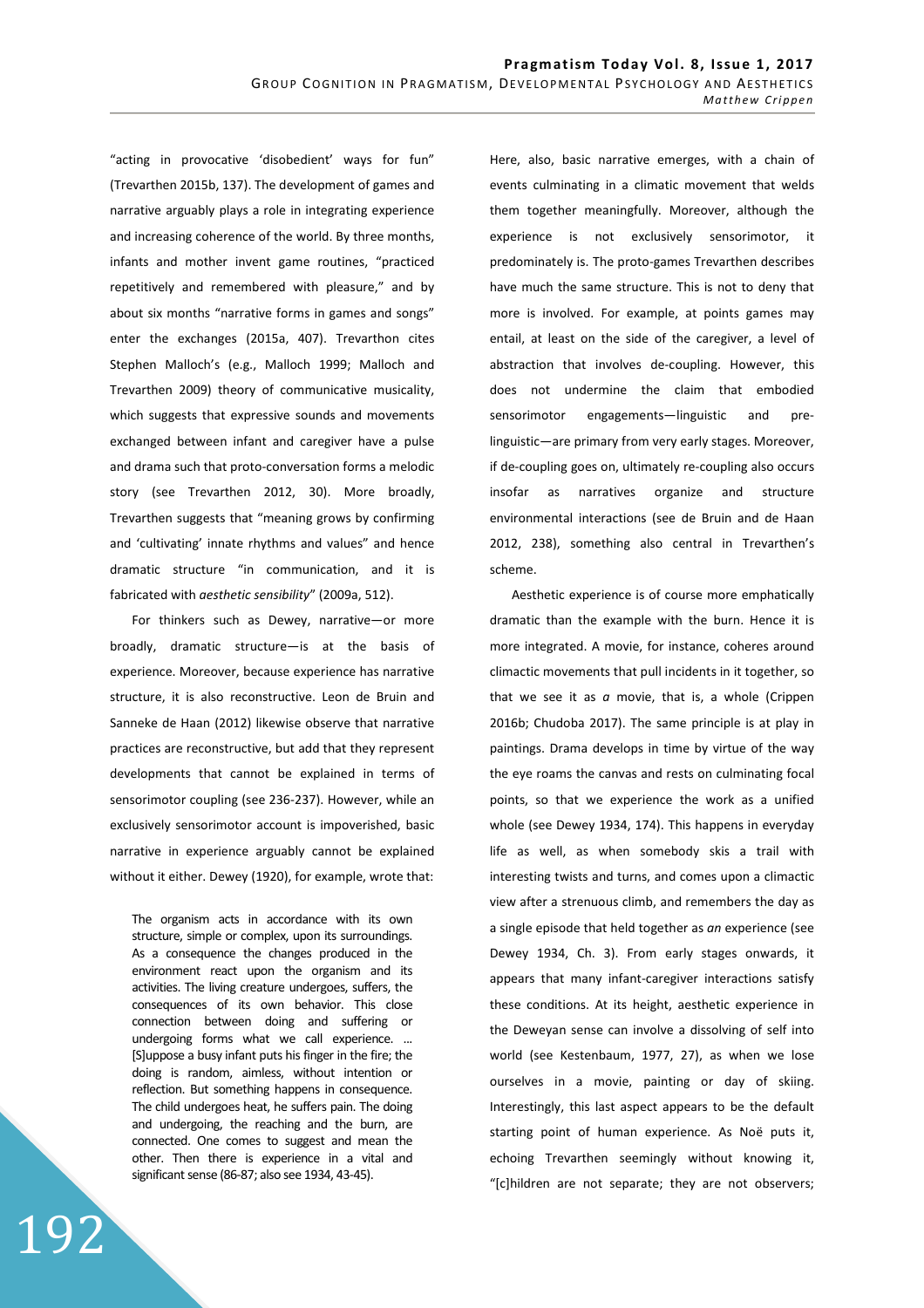they are regulated by their mothers' soothing or alerting tones, eye contact, gestures, and touch. A mother is literally one of the structures constituting a child's psychological landscape" (Noë 2009, 31).

At the same time, infants, by six months, come to have a greater sense of themselves as individuals, sometimes "showing off" and exhibiting "a proud performer's personality" (Trevarthen 2011, 129). They appear to recognize others as agents. For instance, they manifest a grasp of others' intentionality, turning to look at the same object as caregivers, as opposed to merely mimicking their movements (Merleau-Ponty 1964, esp. 34). They show sensitivity to identity and a grasp of manners, exhibiting "teasing happiness in the company of familiar playmates, shyness with intrusive approach of a stranger, and shame when unable to sustain … a familiar performance with someone who does not play their part" (Trevarthen 2011, 129). To perhaps overstate the case, they almost seem to encounter themselves and others as *an* experience, a more or less "unified whole that "carries with it its own individualizing quality and self-sufficiency," to re-quote Dewey once again (1934, 35).

More plausibly, however, caregivers form loci around which behaviors and arguably experiences of infants coordinate. Infants do the same for those engaging with them. In the same way that brush strokes tumble and cohere around focal points; in the same way, that the two fuse in relations of means-consequence, so that a focal point is what it is by virtue of the strokes leading to it, whose function is simultaneously defined by where they lead, the integration of doing and undergoing between caregiver and child is tightly bound and united; and it dramatically builds in such a way to bring about aesthetic experience or at least pre-conditions of it. Consequently what might otherwise be isolated fragments of sensation and behavior pull together into episodes that have structure and endure as a whole over time. Insofar as these aesthetic or proto-aesthetic social interactions entail coordinations of sensory and motor capacities, they arguably form bases for sensorimotor perception, and out of this a cognitive grasp on the world emerges.

### **V. Perception and Group Activity**

I will conclude by returning to Dewey's theory of perception, which is in the historical lineage leading to Gibson, and very similar to Merleau-Ponty's, who also influenced Gibson (see Reed 1988; Heft 2001; Chemero and Käufer 2016). Using some observations from husband and wife team, Rachel and Stephen Kaplan, I will elaborate a little on how aesthetic perception falls within the domain of what J. J. Gibson (1979) calls affordances; and applying recent observations from Joel Krueger (2011), I will specifically endeavor to explain how Dewey's sensorimotor account of perception, and therewith those of Merleau-Ponty and more recent figures in the enactive movement, apply on a cultural level.

In a vein loosely reminiscent of Dewey, the Kaplans argue that everyday perception is aesthetic. To consider one of their more prominent examples, they have conducted experiments suggesting that people are particularly tempted by well-lit clearings partly blocked by foliage or trails disappearing around bends (e.g., S. Kaplan, R. Kaplan and Wendt 1972). So as some pieces of art have an enticing quality drawing audiences in, some settings induce people deeper into them. They possess what the Kaplans call "mystery," here defined as an allure that arises from things "partially hidden," which "tempts one to explore further" (R. Kaplan and S. Kaplan 1989, 58). Mystery, in other words, involves the promise of discovery (S. Kaplan 1988, 50). Building on cases such as this, the Kaplans (1989) propose that aesthetic perception reflects "a very rapid (albeit unconscious) assessment of what it is possible to do in the setting" (37), and conclude that it falls within what Gibson called affordances (S. Kaplan 1987; also see Crippen, 2016c). Though the Kaplans focus predominantly on natural environments, what they say applies on a social level as well. Thus, for instance, an infant's seductive smile might possess an aesthetic sense of mystery that draws caregivers into engagements, whose provocative actions and responses might do the same for the child; playfully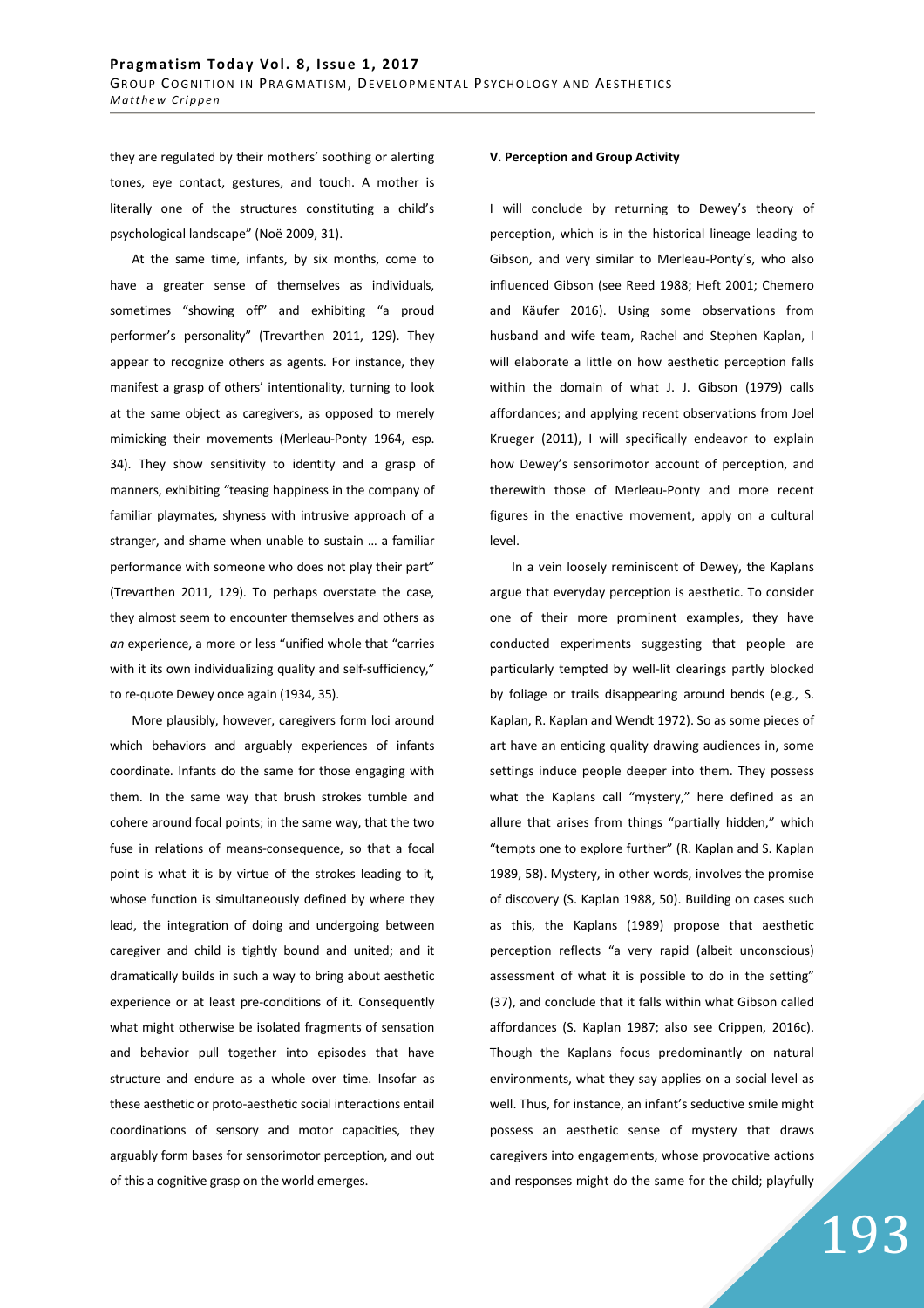disobedient behavior might have similar effects; and, as discussed, infant and caregiver might accordingly coordinate into rhythms of doing and undergoing. In consequence of this joint activity, integrated behavior and arguably coherent if not aesthetic experience results.

Krueger (2011), in defending an extended account of cognition, has argued something along these lines, emphasizing affordances and suggesting that human expression is an interactive form of space management. Some expressive actions—for example, touch, body movements, facial expressions and gestures, all basic to Trevarthen's account—are ways by which we bring about and manipulate what Krueger calls we-space, that is, interpersonal space. This implies that not all cognitive processes are driven by neural scaffolding, a point on which Dewey, Merleau-Ponty and enactivists agree. For a we-space to form, there has to be a co-presence between two or more humans, Krueger argues, and copresence is not merely about physical proximity; it depends also on subjects becoming accessible to one another. As we have seen, infants' actions are continuously and self-consciously influencing and responding to caregivers, and vice-versa. And while these interactions precede the emergence of the ability to formulate concepts of self and other, Krueger argues that they are nevertheless characteristic of "an early, proto-joint-attentional, perceptual and affective grasp of others as intentional agents" (646). For reasons already discussed and to be elaborated upon, they also bring about great potentiality for aesthetic form in human space.

Such conduct includes tracking and responding to intonation of adult frequencies and co-vocalizing with caregivers, and these behaviors emerge as early as three days, according to researchers Krueger (2011) cites (see Lieberman 1967; Rosenthal 1982). People within this wespace focus on the faces of partners and the complementarity of reciprocal actions, and this cultivates affective intimacy that is a framework for interpersonal communication. So far this adds little to

194

what Trevarthen has been saying for years, not to mention Dewey and Merleau-Ponty in less developed form, along with numerous psychologists on which Trevarthen and in fact Merleau-Ponty draw. But where I think Krueger adds something important—though others have too insofar as "social affordances" are a hot topic is in his observation that "gestures actively structure wespace by simplifying choice" (650; also see Solymosi 2013). Specifically, writes Krueger, "gestures and other kinds of bodily expressiveness draw attention to social affordances within we-space that both constrain as well as cue trajectories of available interaction" (650). This is very similar to points Chemero, Dewey and the Kaplans, among others, make, only in this case the constraining factors are social, as opposed to being in the brute physical world.

According to Krueger, interactive, jointly-constituted or co-regulated aspects of social affordances mean that the experience of bodily co-presence of other people is different from that of a piece of equipment or other physical objects. This is because ''[t]he latter, as affordances, are ignored or used up according to present interests, whereas the presence of another opens up, whether you like it or not, a world of constraints and possibilities that cannot be ignored in the same way" (Still and Good 1998, 56; quoted in Krueger 2011, 650). Krueger argues, in other words, that social affordances constrict we-space so that people, if attuned, feel that socially available options are less than they were a moment ago. It can be added that options can simultaneously be more, though Krueger does not emphasize this. For example, if someone extends a hand, an option heretofore unavailable for physical contact emerges, but simultaneously it is difficult to forgo this option in most social settings, meaning space is simultaneously constrained. With these simultaneously constrained and expanded options, there also comes a possibility of increased drama insofar as handshakes, welcoming smiles and the like help integrate group activity by joining it into connections of means-consequence, while also forming mini-climaxes that bring about increased unity and further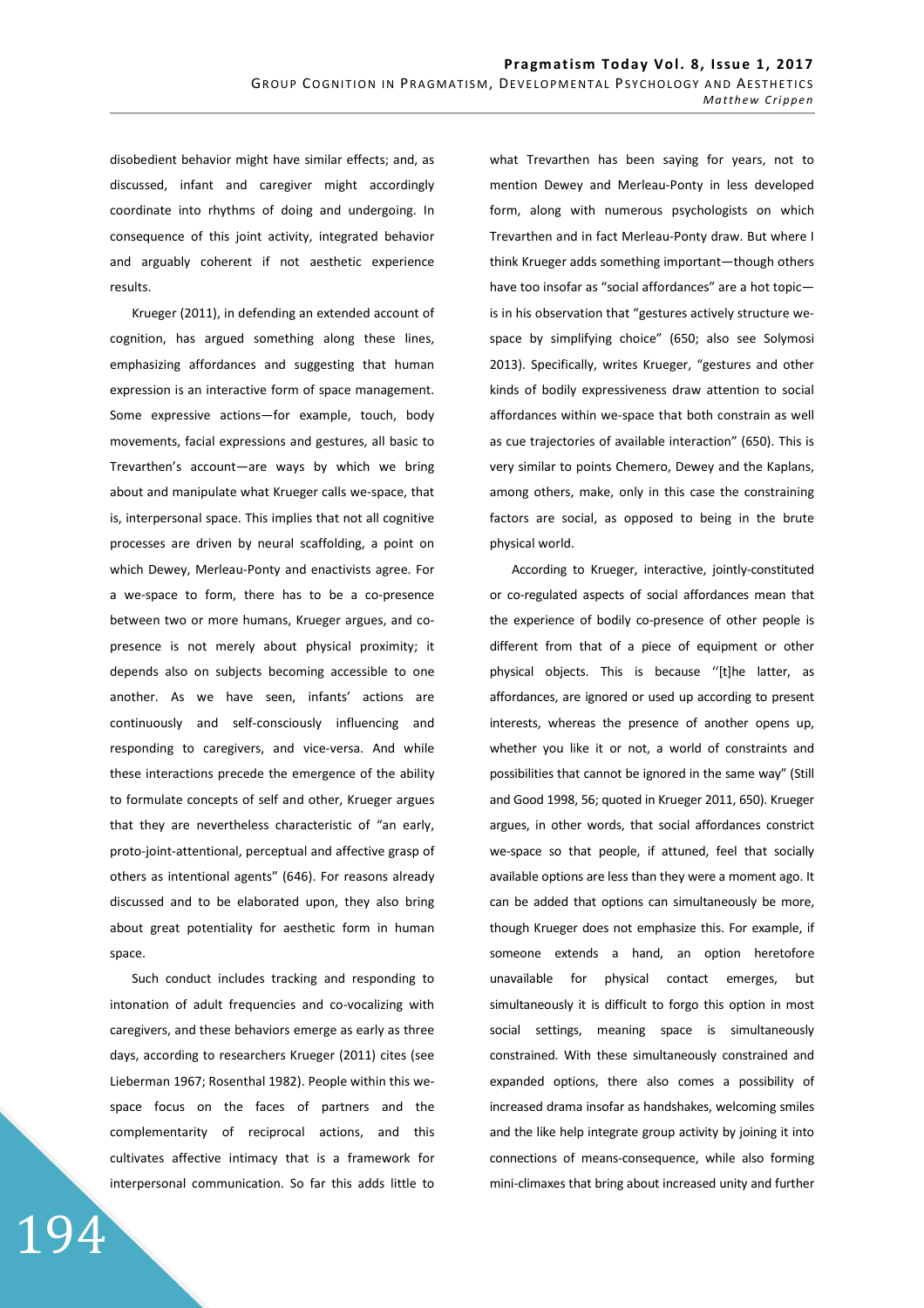define interactions as identifiable wholes. In the words of Krueger, who also emphasizes aesthetic dimensions, albeit without emphasizing it, gestures and other types of social body language scaffold "spatial arrangements that simplify choice by constraining or cueing social affordances," and they "also scaffold spatial arrangements that sculpt the attention of [the] receiver—and thus ease their epistemic burden—by simplifying perception" (Krueger 2011, 652).

These last points are helpful. While differentiating social affordances from standard perceptual ones, which at the same time can sometimes be identical, they also connect the idea of experience as culture back to basic sensorimotor explanations that Dewey and Merleau-Ponty have advanced, along with enactivists. On Deweyan or Merleau-Pontian accounts—not to mention Gibsonian ones—we perceive things as we do, in large part, because of actions afforded by both the structure of our body and things our bodies encounter, and also because the same structures exclude certain actions. Thus whereas we can roll pencils between our palms, the same action and hence same experience is impossible with cinderblocks. For this reason, among others, we also encounter cinderblocks and pencils as affording very different things, and thus come to perceive and conceptualize them differently.

In this scheme, the structure of the hand and other organs and the form of things encountered become something like transcendentals that limit possibilities of experience by limiting possibilities of action—points Dewey expressly acknowledged (see Dewey 1920, 90-91), despite the common hostility to Kantian frameworks among today's pragmatists. And insofar as we spend most of our waking life handling and ambulating, it is not surprising that we develop habits of seeing bottles as graspable, walls as obstacles and hallways as traversable. Nor is it surprising that concepts relate back to movement, as thinkers ranging from Merleau-Ponty (1945) to Lakoff and Johnson (1999) have suggested. Solidly built chairs bear our weight. Impenetrably solid fogs impede vision and movement. Unlike liquid or gas, we can handle solid ice, walk on it or risk falling through it. Smell, sound and other modalities follow a like pattern. Bad smells and grating sounds are offensive, which is to say, repulsive, that is, they repel and push us away.

But while this is so, and while bodily movement remains primary, it is also the case that our first world is overwhelmingly social. As de Bruin and de Haan (2012) observe, "neonates and young infants are perfectly capable of interacting with others in a dyadic way; but primary intersubjectivity alone does not allow them to interact with other agents in a world-involving way" (231). When infants enter "secondary intersubjectivity" embodied practices become triadic. This means "they involve a referential triangle of child, adult, and environment: an outside object or event to which they jointly attend" (231). This shows, on the one hand, that interactions are sensorimotor from the beginning, yet also that our first world is social since the primary entities with which young infants interact with are other human beings. It also shows that experience remains social since human beings remain primary throughout life, only with greater capability of enacting joint intentionality with others towards objects in the world.

So while some commentators are wont to start with examples of handling pencils, balls and whatnot, and build up theories of perception and cognition from there, such movements are not prior to social engagement, but intertwined with it. Moreover, the social world affords and constrains actions and therewith experiences in ways similar to the primarily physical world, as Trevarthen and Krueger's accounts cogently show. Yet there is also a difference insofar as social affordances introduce constraints not present in the immediate brute world. Thus the notion of experience as culture is more than a standard, basic sensorimotor account, even while intimately related to it. This lends further value and sophistication to Dewey's notion that experience is equivalent to culture, while also flushing out nuances that result from thoroughly following the point through, therewith expanding in important ways on what Dewey offers.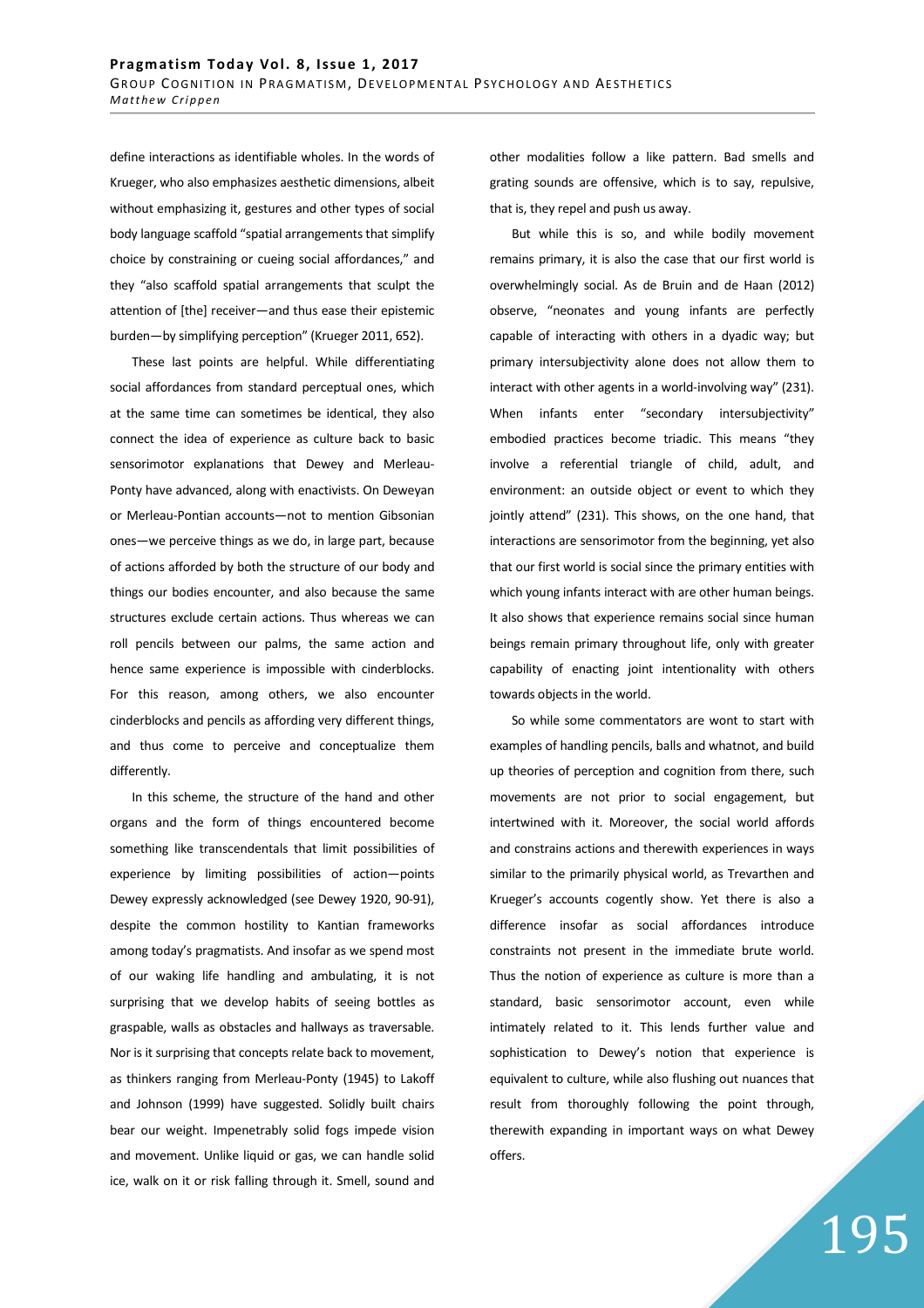## **Acknowledgements**

I would like to acknowledge the work of my graduate assistant, Sarah Ehssan Hammad, who has a background in both philosophy and psychology. She went through numerous articles, drawing my attention to key portions. I would also like to thank the anonymous reviewers for their helpful feedback.

#### **References**

- Abate, F., Editor-in-Chief 1999. *The Oxford American Dictionary and Language Guide*. New York: Oxford University Press.
- Chemero, A. 2016. "Sensorimotor Empathy"*. Journal of Consciousness Studies* 23, 138-152.
- Chemero A. and Käufer, S. 2016. "Pragmatism, Phenomenology, and Extended Cognition." In *Pragmatism and Embodied Cognitive Science: From Bodily Interaction to Symbolic Articulation,*  edited by R. Madzia and M. Jung. Berlin: De Gruyer, pp. 55-70.
- Chudoba, E. 2017. "What Controls and What Is Controlled? Deweyan Aesthetic Experience and Shusterman's Somatic Experience." *Contemporary Pragmatism* 14, 76-92.
- Crippen, M. 2014. "Body Phenomenology, Somaesthetics and Nietzschean Themes in Medieval Art," *Pragmatism Today* 5, 40-45.
- Crippen, M. 2016a. "Dewey, Enactivism and Greek Thought." In *Pragmatism and Embodied Cognitive Science*: *From Bodily Interaction to Symbolic Articulation,* edited by R. Madzia and M. Jung. Berlin: De Gruyter, 229-246*.*
- Crippen, M. 2016b. "Dewey on Arts, Sciences and Greek Philosophy." In *Visual Learning: Time - Truth - Tradition*, edited by A. Benedek and A. Veszelszki. Frankfurt am Main: Peter Lang Press, pp. 153-159.
- Crippen, M. 2016c. "Intuitive Cities: Pre-Reflective, Aesthetic and Political Aspects of Urban Design." *Journal of Aesthetics and Phenomenology* 3, 125- 145.
- Crippen, M. 2017. "Embodied Cognition and Perception: Dewey, Science and Skepticism." *Contemporary Pragmatism* 14 , 112-134.
- De Bruin, L. and de Haan S. 2012. "Enactivism and Social Cognition: In Search for the Whole Story." *Journal of Cognitive Semiotics*, 225-250.
- Dewey, J. 1920. *Reconstruction in philosophy*. New York: Henry Holt and Company.
- Dewey, J. 1922. *Human nature and conduct: An introduction to social psychology*. New York: Henry Holt & Company.
- Dewey, J. 1934. *Art as experience*. New York: Minton, Balch and Company.

- Dewey J. c. 1951: Portion of "Unfinished Introduction." In Jo Ann Boydston, ed. (1981). *The Later Works, 1925-1953, Volume 1*. Carbondale and Edwardsville: Southern Illinois University Press, pp. 361-364.
- Gibson, J. J. 1979. *The Ecological Approach to Visual Perception*. Boston: Houghton-Mifflin.
- Heft, H. 2001. *Ecological Psychology in Context: James Gibson, Roger Barker, and the Legacy of William James' Radical Empiricism.* Mahwah, NJ: Lawrence Erlbaum Associates.
- Kaplan, S., Kaplan, R. and Wendt, J. 1972. "Rated Preference and Complexity for Natural and Urban Visual Material." *Perception and Psychophysics* 12, 354-356.
- Kaplan, R. and Kaplan S. 1989. *The Experience of Nature: A Psychological Perspective.* Cambridge: Cambridge University Press.
- Kaplan, S. 1987. "Aesthetics, Affect and Cognition: Environmental Preference from an Evolutionary Perspective." *Environment and Behavior* 1, 4-32.
- Kestenbaum, V. 1977. *The Phenomenological Sense of John Dewey: Habit and Meaning*. Atlantic Highlands, N.J.: Humanities Press.
- Krueger, J. 2011. "Extended Cognition and the Space of Social Interaction." *Consciousness and Cognition*  20, pp. 643-655.
- Kühle, L. 2017. "William James and the Embodied Mind." *Contemporary Pragmatism* 14, 51-75.
- Lakoff, G. and Johnson, M. 1999. *Philosophy in the flesh*. New York: Basic Books.
- Lieberman, P. 1967. *Intonation, Perception, and Language*. Cambridge: MIT Press.
- Malloch, S. 1999. "Mother and Infants and Communicative Musicality." *Musicae Scientiae*, pp. 29-57
- Malloch, S. and Trevarthen, C. 2009. "The Neuroscience of Emotion in Music." In *Communicative Musicality: Exploring the Basis of Human Companionship*, edited by S. Malloch & C. Trevarthen. Oxford, UK: Oxford University Press, pp. 105–146.
- Merleau-Ponty, M. 1945. *Phenomenology of perception*, trans. C. Smith [1962]. New York: Routledge and Kegan Paul.